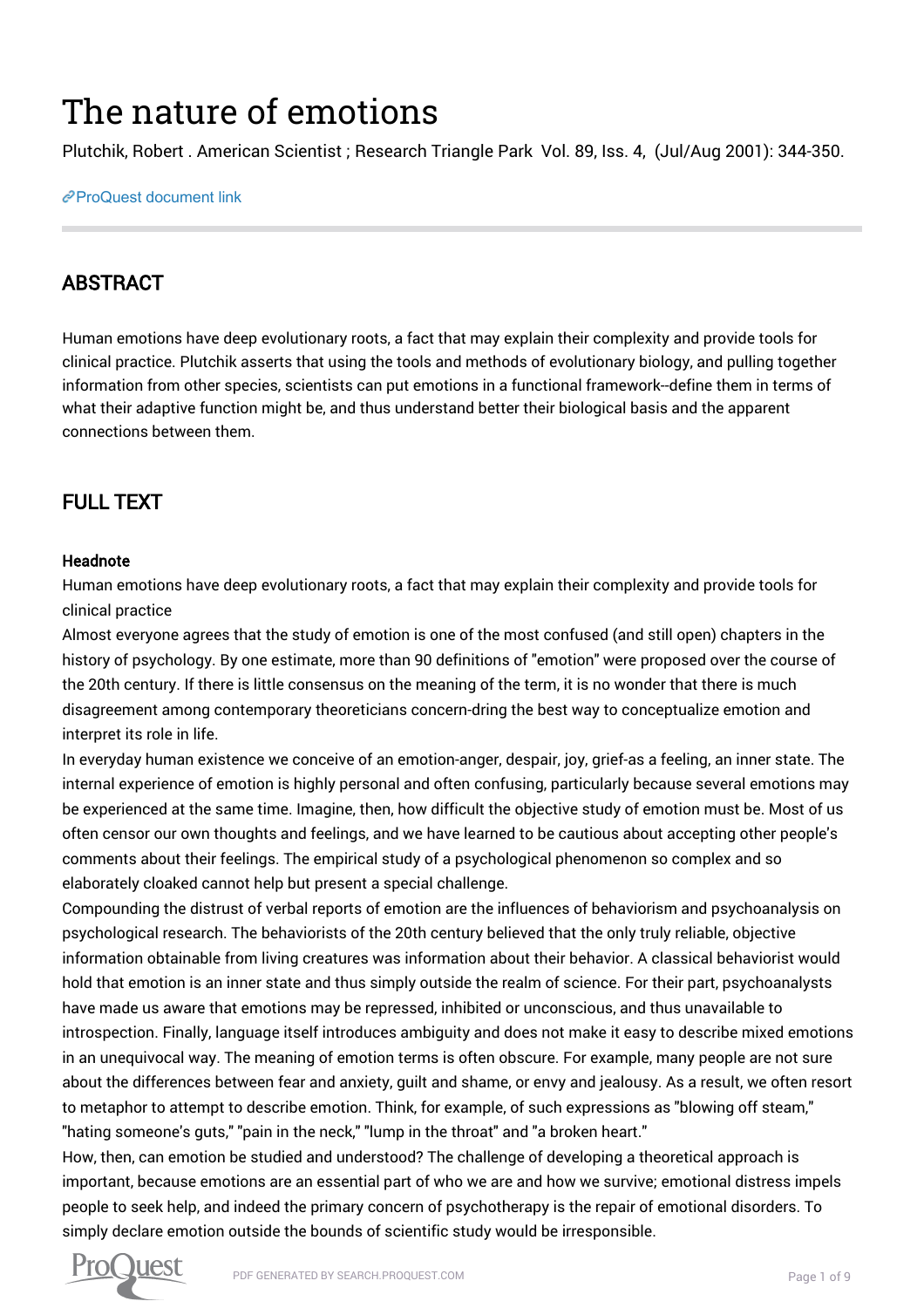I believe that a scientific and therapeutically useful understanding of emotions is possible. In fact, there are several scientific intellectual traditions that have dealt with this issue. There are an evolutionary (launched by Charles Darwin), a psychophysiological (William James), a neurological (Walter Cannon) and a psychodynamic tradition (Sigmund Freud), in addition to the cognitive perspective that began emerging in the 1950s. More recently neurobiological evidence has begun to inform the discussion; however, identifying the structures of the brain related to emotion is not a theory of emotion, nor can such a theory be built from a knowledge of the chemicals involved in mood states, just as an adequate theory of depression cannot be constructed simply from a knowledge of the availability of serotonin. As the University of Iowa neuroscientist Antonio Damasio has pointed out, when the amassing of data does not resolve a complex issue, it may be necessary to find new ways to conceptualize the problem.

In my view evolutionary theory provides a way to unify a number of theoretical perspectives. Using the tools and methods of evolutionary biology, and pulling together information from other species, we can put emotions in a functional framework-define them in terms of what their adaptive function might be, and thus understand better their biological basis and the apparent connections between them.

Some work along these lines has been widely popularized in recent years: By now we've all heard authors of bestselling books describe jealousy, love, anxiety and fear in dogs, cats, chimpanzees, baboons, elephants and lions. The bestiaries of the medieval period contained detailed descriptions of emotions in animals. The popular appeal of such explanations may lie in their ability to touch a deep-seated sense of the connectedness of all living things. Although many psychologists have warned of the dangers of anthropomorphism, recent thinking by cognitive scientists and others sees this attitude as an outdated prejudice.

The Rockefeller University zoologist Donald Griffin, one of the founders of the field of animal cognition, believes that the "charge of anthropomorphism is a conceited claim that only our species is capable of even the simplest conscious thinking." But there is danger in oversimplifying: A sophisticated understanding is needed to inform clinical practice.

Over the past four decades I have pulled together evidence from various studies to form a psychoevolutionary theory of emotion, with the goals of clarifying what emotions are, finding ways to measure them, relating emotions to other psychological disciplines, and informing the practice of psychotherapy. Like many concepts in science, emotions can be best understood by making inferences from certain classes of evidence. Such inferences suggest that emotions or their evolutionary precursors (or prototypes) can be found among lower animals as well as human beings, a fact that can provide fascinating evolutionary insights into our emotions, moods and personality traits. They suggest further that emotion, cognition and action interact in feedback loops and that emotion can be viewed in a structural model tied to adaptation.

#### Evolution and Emotion

What we call cognition-the activity of knowing, learning and thinking, of which emotion is a part-evolved over millions of years. Charles Darwin recognized that the process of evolution by natural selection applied not only to anatomic structures but also to an animal's "mind" and expressive behavior-a conclusion that led him to write a book on emotional expression. Those who have followed Darwin in studying the evolutionary origins of emotion have sought to understand how emotions increase evolutionary fitness for the individual.

As mentioned above, a few evolutionary origins are easy to postulate. Fear and anxiety in people closely parallel the state of heightened arousal of an animal who senses a predator or a threat to its offspring, a similarity that has been found in neurochemical, anatomical and imaging studies that show these states are mediated by the limbic system, the part of the central nervous system common to lower and higher animals. Love and emotional attachment clearly promote pair bonding, reproduction and parental investment, basic to evolutionary fitness in human beings. But the origins of some other emotions are harder to find. Is there a general principle that can be applied?

The place to start might be with the definition problem. An emotion is not simply a feeling state. Emotion is a complex chain of loosely connected events that begins with a stimulus and includes feelings, psychological

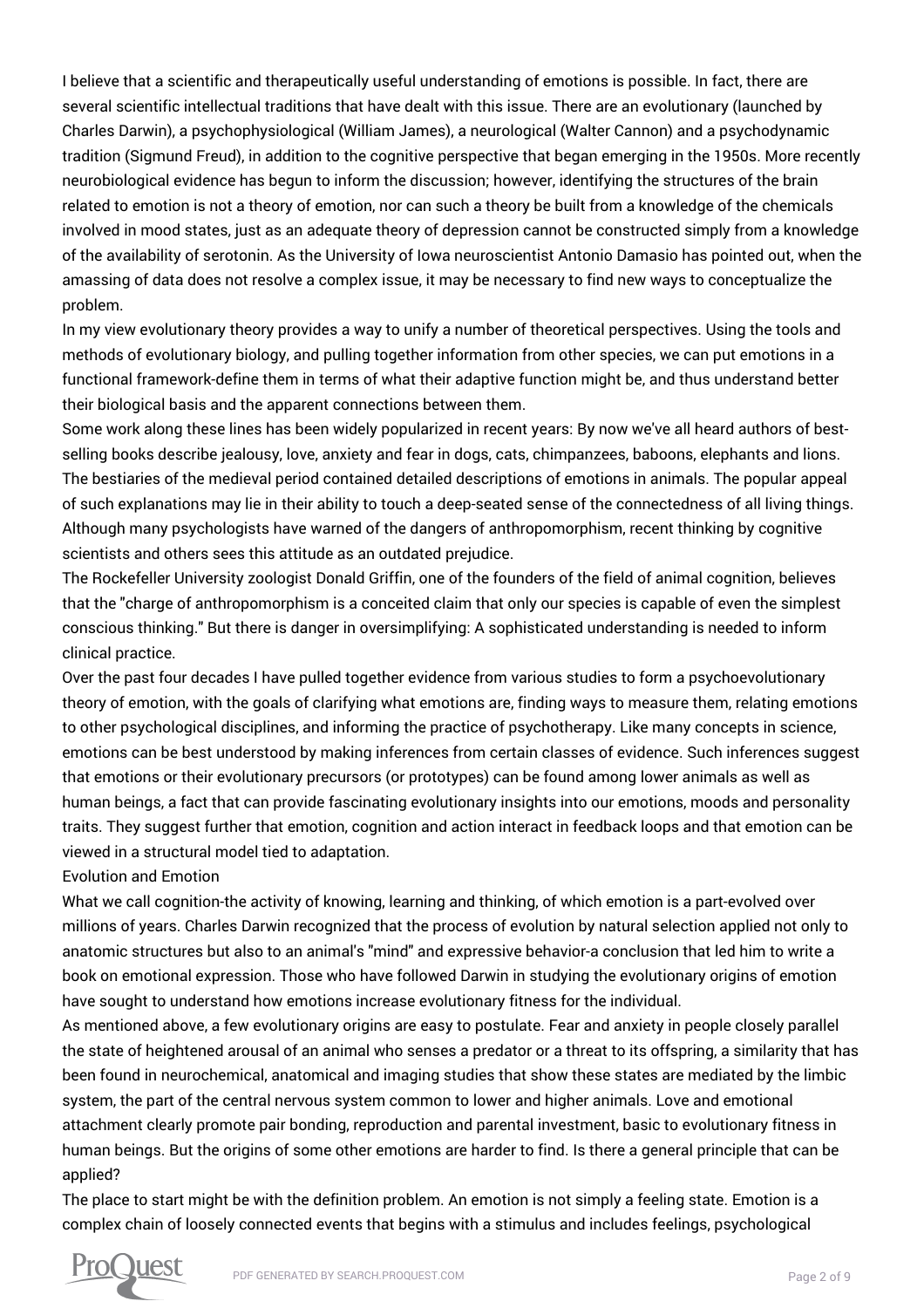changes, impulses to action and specific, goal-directed behavior. That is to say, feelings do not happen in isolation. They are responses to significant situations in an individual's life, and often they motivate actions. This definition of emotions allows the concept to be generalized to lower animals without difficulty. From his studies of animals, human infants and human adults, Darwin concluded that expressive behaviors communicate information from one animal to another about what is likely to happen; therefore they affect the chances of survival of the individual demonstrating the behavior. "Even insects," he wrote in his 1872 book, "express anger, terror, jealousy, and love by their stridulations."

Extending Darwin's idea a bit, I propose that in general, emotions are activated in an individual when issues of survival are raised in fact or by implication. Such situations include threats, attacks, poisonous substances or the sighting of a potential mate. The effect of the emotional state is to create an interaction between the individual and the event or stimulus that precipitated the emotion. The interaction usually takes the form of an attempt to reduce the disequilibrium and reestablish a state of comparative rest.

Protozoologist Nicola Ricci of the University of Pisa in Italy pointed out in 1990 that every single-celled organism, from the blue-green alga to the eukaryote, is a complete, self-sufficient organism. Single-celled organisms are exposed to daily risks in their environments. They take in food, excrete waste products, avoid predators, reproduce by exchange of genes in many cases, seek safe environments and explore their microbiological world. Thus these simple organisms adapt to many of the same problems as higher, multicellular organisms. Bacteria are capable of very complex metabolic pathways, and, as Ursula Goodenough detailed in these pages in 1991, viruses and bacteria have evolved tactics of camouflage, distraction and mimicry. Even plant cells such as green algae show defensive reactions to touch, and chemical messages signal everything from alarm to sexual attraction in organisms from bacteria to human beings.

As one moves up the evolutionary ladder, it is remarkable to note that a small number of developmental genes can radically alter the behavior of cells and change an amoeba into a multicelled organism. Developmental biologist William Loomis of the University of California, San Diego, estimated in 1988 that "the important evolutionary differences between a guppy and a primate probably lie in only a few hundred genes." Along with the genetic continuum, and evolutionary continuities in structure, function and development, then, it is not surprising that one can discern a behavioral continuum.

Writing in 1980, the late zoologist John Paul Scott of Bowling Green State University pointed out that it is the nature of the environment that creates certain functional requirements for all organisms if they are to survive. Like Ricci's alga, a higher organism must take in nourishment and eliminate waste products. It must distinguish between predator and prey and between a potential mate and a potential enemy It must explore its environment and orient its sense organs appropriately as it takes in information about the beneficial and harmful aspects of its immediate world. Organisms that are relatively helpless at birth must have ways of indicating the need for care and nurturance.

Only a few classes of adaptive behavior, Scott noted, are found in most species and at most phylogenetic levels. These include eating, the fight-or-flight response, sex, caregiving and investigation. These patterns might be considered prototype adaptations. The connections between behavior and inner states and processes are less obvious. Yet such connections can be made by inference from a variety of evidence. This evidence includes knowledge of stimulating conditions, the effects of behavioral acts, knowledge of typical behavior patterns of the individual and species, choices made when alternatives exist and reactions of other members of one's group or species. A single overt display of emotions can reflect complex states such as approach and avoidance, attack and flight, sex and aggression, or fear and pleasure. It is not necessarily easy to detect an emotional substrate in the behavior of lower animals, but neither is it necessary to exclude the possibility. Emotion is far more complex than the subjective experience familiar to a human adult, and the concept of emotion can be applied to lower animals as well as human beings. Emotions have an inherent complexity that is in part related to their evolutionary history.

Cognition, Emotion and Evolution

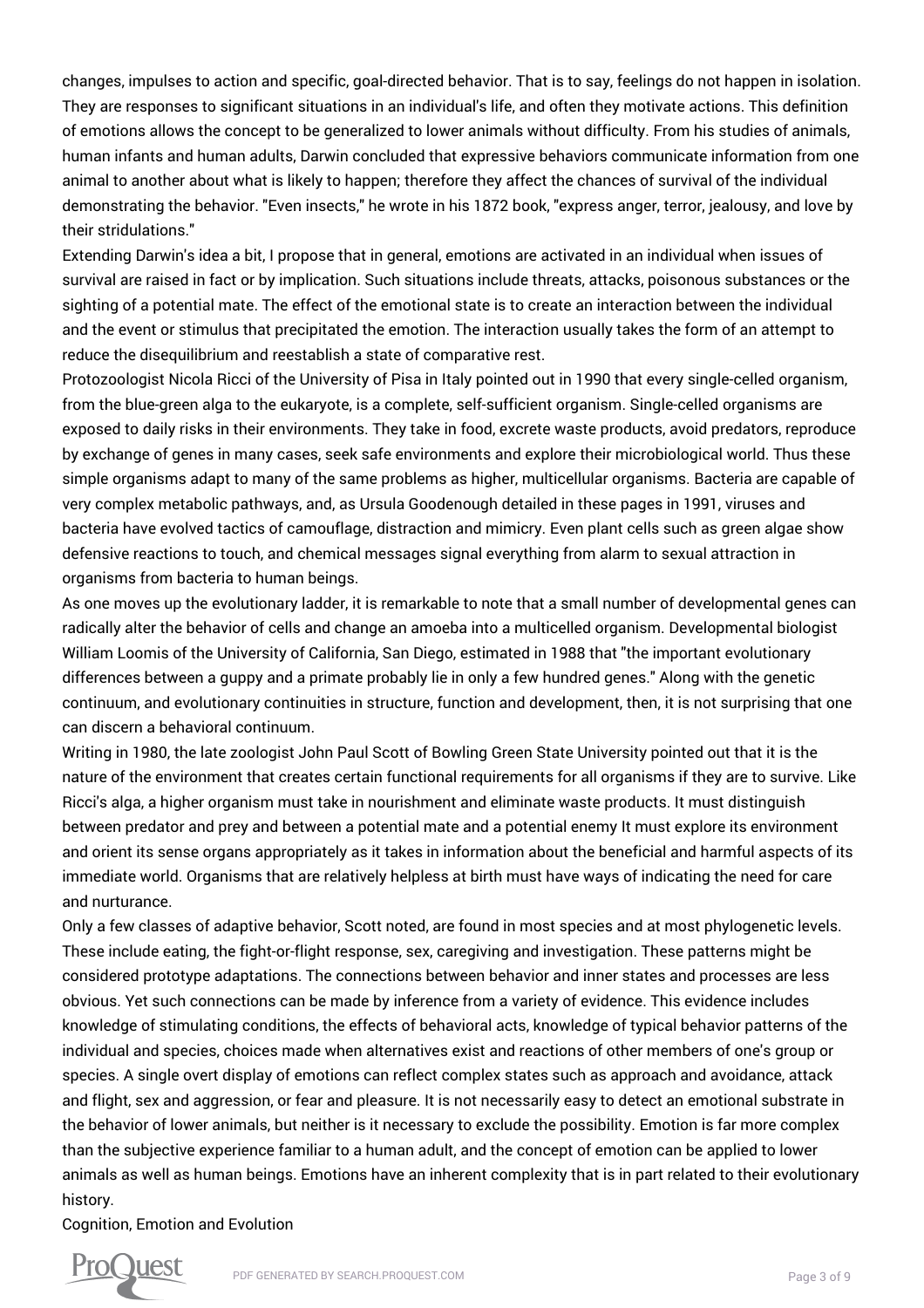Any organism must determine, on the basis of limited information, whether there is food, a mate or danger in its environment. Depending on the prediction made, the organism makes a decision to escape, to attack, to eat or to mate. The complex processes that go on in the service of biological need include receiving sensory input. evaluating it, capturing the important aspects of the information in symbols and comparing the new information with memory stores. Predicting the characteristics of environments enables organisms to prepare for those environments.

Psychologist Ulric Neisser of Cornell University compared human beings with computing machines in a seminal article in 1963. He suggested that cognitive functions serve emotions and biological needs. Information from the environment, he says, is evaluated in terms of its ability to satisfy or frustrate needs. What is particularly significant is that each new cognitive experience that is biologically important is connected with an emotional reaction such as fear, pleasure, pain, disgust or depression. From the point of view of evolution, cognition developed in order to predict the future more effectively. The human brain, which has evolved as an adaptation to changing and difficult environments, has now helped create the very environment to which it must continue to adapt.

If emotion is a chain of events, cognition is generally near the beginning of the chain. This is considered an important point in the psychological community, which has put a good deal of effort into answering the "what comes first?" question, ever since the American psychologist-philosopher William James in 1884 framed the question this way: Is it the feeling of emotion or the physiological changes that are part of emotion? This is actually a pseudoproblem. Emotions are not simply linear events, but rather are feedback processes. The function of emotion is to restore the individual to a state of equilibrium when unexpected or unusual events create disequilibrium. Even if cognitions are generally at the beginning of the chain of events, they can be influenced by events appearing later in the chain-- states of arousal, say, or ego defenses-- through a feedback process. Stimulus events, either external or internal (as in dreams), act as primary triggers that start the emotion process going. The biological aspects of this process have been the subject of considerable recent study. Animal research by Joseph E. LeDoux of New York University has revealed that the conditioned fear response involves several neural pathways with different latencies. Damasio has traced the events in an initial defensive response (fear): The key features of a dangerous animal or event-perhaps color, speed of movement, certain sounds-are detected and signaled to the amygdala, a part of the limbic system deep in the brain. This process is very rapid and is not a conscious one. Signals from the amygdala to prefrontal areas and other locations precipitate the conscious feelings associated with an emotion.

Feeling states tend to be followed by impulses to action. Emotion can cause one's muscles to tense; it can be expressed as a facial gesture, clenched fist or an action such as running, attacking or yelling. Impulses to action are not always followed by action, as clinicians know-- often for fear of retaliation or embarrassment. Even when they are, overt behavior is not the end of the emotion process.

Such behavior generally has an effect on the stimulus or condition that started the chain of events in the first place. For example, running from a source of threat reduces the threat and tends to reestablish the condition that existed before the threat. Similarly, if someone loses a parent, crying and grieving tend to elicit supportive and helpful contacts from members of the grieving person's social group and, at least in a symbolic way, provide a sort of reattachment with the lost parent and thus a change in the feeling state.

Overall, emotion is a kind of homeostatic process in which behavior mediates progress toward equilibrium; I call it a behavioral homeostatic, negative-- feedback system. Emotion is a chain of events made up of feedback loops. Feelings and behavior can affect cognition, just as cognition can influence feeling.

At the heart of all these descriptions is the idea that emotions have a function in the lives of individuals. This idea arises from an evolutionary perspective, is consistent with psychodynamic thinking and is becoming increasingly accepted in contemporary writings. For example, young organisms require food, protection and transportation. Crying is a major method for getting such care. Fear protects the self, initiates withdrawal and allows general functioning to continue. Shame leads to remorse and a decrease in the probability of repetition of the shameful

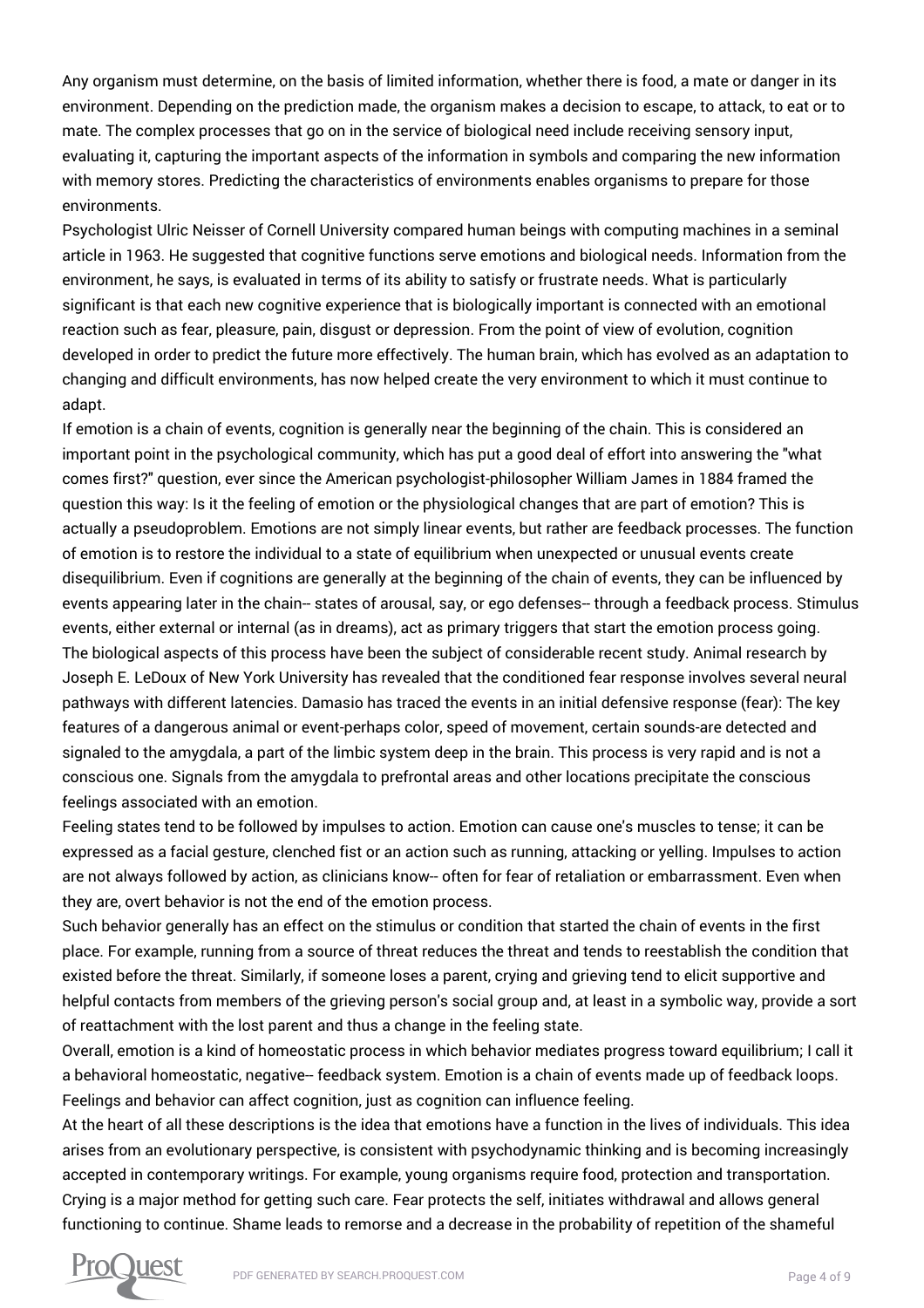These examples imply that emotions are part of a social regulation process. Evolutionary theory reminds us that the interests of different individuals are often in conflict: males versus females, parents versus children, brothers versus brothers, group versus group. Genes are "selfish" and concerned with self-maintenance and selfreproduction. Social interactions and communications reflect this conflict. Listening and speaking are regulated by direct and subtle expressions of emotion-miles, eye contact or looking away, nods, postural shifts, vocalizations, passive questions and implicit commands ("Why don't you wear a hearing aid?").

Much social interaction involves individuals in different hierarchical positions. In such situations, during conversation there is often a censoring of rebellious thoughts, and a covert competition of ideas. An individual may experience feelings of defiance or may accept a submissive position. Emotions, at both conscious and unconscious levels, regulate such social processes.

Another way to conceptualize emotions as a social-regulation process is in terms of the views of animal communication proposed by Eugene Morton of the Smithsonian Institution and his colleagues. They point out that communication is an assessment/management process aimed at survival. Communication signals are selected in evolution because they substitute for more risky behavior such as fighting.

California ground squirrels stimulate a rattlesnake to rattle by kicking earth at it. This is done because squirrels use the sound of rattling to assess the snake's size and body temperature, two factors that determine how dangerous the snake is to their pups. With many animals, distress calls are adaptive because they may startle a predator into letting go, may attract the attention of other conspecifics to mob the predator, or may attract a larger predator to compete and possibly allow escape. However, it is not always easy to determine the adaptive nature of a given signal.

Emotions are part of the management of the process. Anger, for example, intimidates, influences others to do something you wish them to do, energizes an individual for attack or defense and spaces the participants in a conflict.

## Modeling the Emotions

I have used the term "emotion" as a single, general term for a group of phenomena. As complex processes with functional value both in communication and in increasing the individual's chances of survival, emotions represent proximate methods to achieve evolutionary fitness. To integrate many of the things known about emotions, modelmaking is useful.

In English there are a few hundred emotion words, and they tend to fall into families based on similarity I have found that the primary emotions can be conceptualized in a fashion analogous to a color wheel-placing similar emotions close together and opposites 180 degrees apart, like complementary colors. Other emotions are mixtures of the primary emotions, just as some colors are primary and others made by mixing the primary colors. Such "circumplex" modeling can be used as an analytical tool in understanding personality as well, and the similarity between the two models is important. I have extended the circumplex model into a third dimension, representing the intensity of emotions, so that the total so-called structural model of emotions is shaped like a cone. The notion of a circumplex model is not my invention, nor is it new. Social psychologist William McDougall noted the parallel between emotions and colors in 1921, writing that "the color sensations present, like the emotions, an indefinitely great variety of qualities shading into one another by imperceptible gradients...." The first circumplex model was one developed by Brown University psychologist Harold Schlosberg in 1941, after he had asked research participants to judge the emotions posed in a standard set of pictures of facial expression. Schlosberg added the intensity dimension to his model. My own model was proposed in 1958, when I suggested eight basic bipolar emotions: joy versus sorrow, anger versus fear, acceptance versus disgust and surprise versus expectancy.

Over the centuries, from Descartes to the present, philosophers and psychologists have proposed anywhere from 3 to 11 emotions as primary or basic. All the lists include fear, anger and sadness; most include joy, love and surprise. There is no unequivocal way to settle on a precise number, although factor-analytic studies, similarity-



act.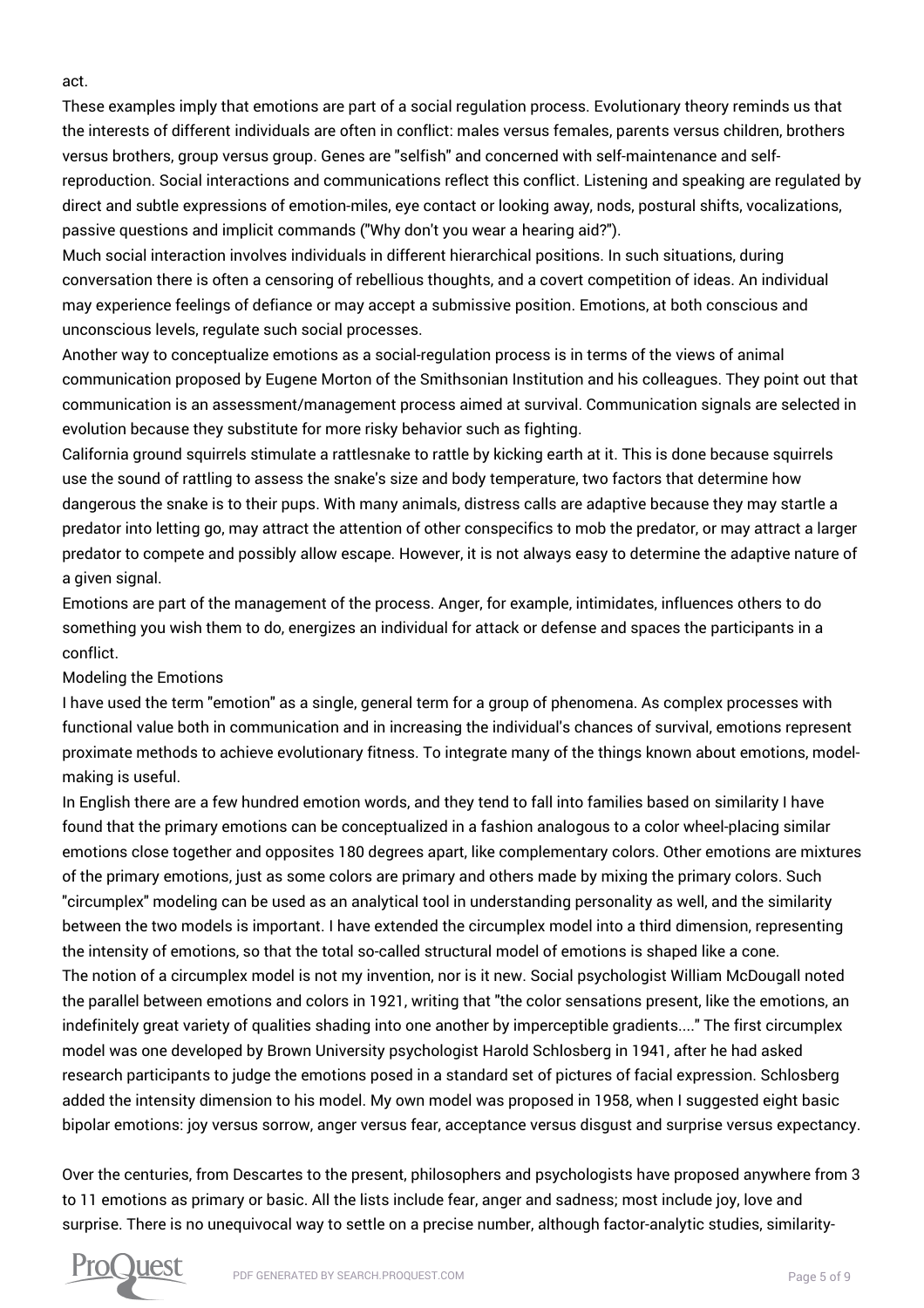scaling studies, child-development studies and cross-cultural studies are useful. But in the final analysis, this is a theoretical decision to be evaluated in terms of the inferences and insights to which it leads, the research it suggests and the extent to which empirical data are consistent with it. The psychoevolutionary theory assumes there are eight basic emotion dimensions arranged in four pairs.

If there are eight basic emotion dimensions (each with a number of synonyms or related terms), how can we account for the total language of emotions? Various published studies imply that the few hundred emotion words tend to fall into families based on similarity. If we follow the pattern used in color theory and research, we can obtain judgments about combinations-the emotions that result when two or more fundamental emotions are combined, in the same way that red and blue make purple. Judges in these studies have agreed that mixing joy and acceptance produces the mixed emotion of love; disgust plus anger produces hatred or hostility. Such mixtures have been called primary dyads in the theory. One can continue on this way and account for hundreds of emotion terms by mixing two or more emotions at different levels of intensity.

As noted above, it is interesting and perhaps important that one of the hypotheses generated from this structural model is that personality traits should have a similar structure. Again we can take cues from language. Although personality is usually taught in universities as if it had little or nothing to do with emotions, words such as gloomy, resentful, anxious and calm can describe personality traits as well as emotional states. An individual can feel depressed, or be a depressed person, feel nervous or be a nervous person. Often people are able to measure both emotional states and personality traits using the same checklist of adjectives, with a simple change in instructions. When research participants are asked how they feel now, or within the past few days, the instruction asks for a self-report of an emotional state or a mood. But they can be asked how they usually feel, a question that yields information about personality traits. At the extremes are pathological states such as mania and paranoiabut even these can be conceived as extreme expressions of such basic emotions as sadness, joy and disgust. Thus personality traits may be conceptualized as being derived from mixtures of emotions. With my colleague Hope Conte, I have been able to find a circumplex structure for certain classes

Furthermore, in recent years there have been more than 100 published studies concerned with identifying personality characteristics in lower animals. Of course lower animals probably should be said to have temperament rather than "personality," but extraversion, emotional stability and agreeableness have shown considerable generality across species. Samuel Gosling of the University of Texas at Austin and Oliver John of the University of California, Berkeley, have identified extraversion and emotional stability as characteristics of animals as low on the phylogenetic scale as guppies and octopuses.

#### Some Implications

An evolutionary framework supplies the study of emotions with such concepts as functional thinking, the generality of mechanisms across phyla, developmental theory (to explain, for instance, attachment), and the concepts of inclusive fitness and proximate and ultimate causation.

Happily, in combination with the sequential, structural and derivative systems described above, evolutionary theory can provide not only a way of organizing data in the fields of emotion, personality and psychopathology, but also new tools for clinical practice.

A therapist must uncover and identify emotions. An evolutionary approach suggests that the subjective feeling states of emotion (the labels they are given) are usually more ambiguous and obscure than are the associated impulses to action. We need not insist like the behaviorists that only overt behavior is suitable for study; however, impulses to action may be probed whether or not the action takes place.

In addition, successful adaptation implies the ability to feel and express all emotions in appropriate settings. Applied to emotion, the societal dictate that "there is a time and a place for everything" actually encapsulates the idea that all emotions can be adaptive within human society. It is a matter of sorting out the specific circumstances in which emotions can sometimes fail in their adaptive tasks

The psychoevolutionary theory has guided the development of tests for measuring moods, personality traits, ego defenses and coping styles. It has also proposed a connection between emotions and the existential crises that all

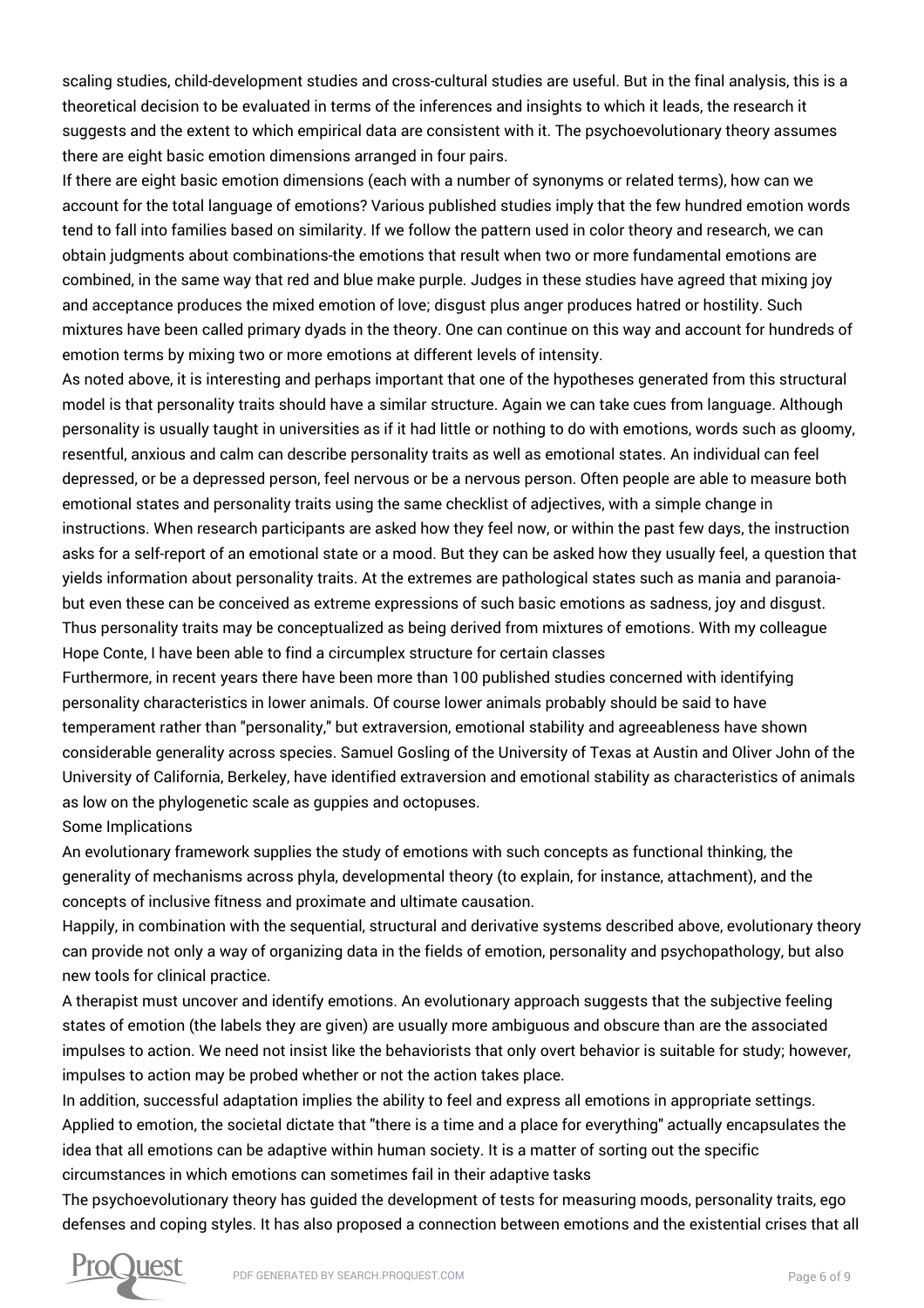human beings are subject to-those involving hierarchy, territoriality, identity and temporality.

## Footnote

Links to Internet resources for

"The Nature of Emotions" are available on the American Scientist Web site:

htp: / /www.americanscientist.org/ articles / 01 articles/plutchik.html

#### References

Bibliography

### References

Agosta, W. C. 1992. Chemical Communication: The Language of Pheromones. New York: W. H. Freeman.

Damasio, A. R. 1994. Descartes' Error. New York: G. P Putnam's Sons.

Darwin, C. 1965. The Expression of the Emotions in Man and Animals. Chicago: University of Chicago Press. (Original work published 1872.)

Goodall, J. 1987.The Chimpanzees of Gombe: Patterns of Behavior. Cambridge, Mass.: Belknap.

Goodenough, U. W. 1991. Deception by pathogens. American Scientist 79:344-355.

Gosling, S. D., and 0. P. John. 1999. Personality dimensions in nonhuman animals: A crossspecies review. Current Directions in Psychological Science 8:69-75.

Griffin, D. R. 1992. Animal Minds. Chicago: University of Chicago Press.

Kessin, R. H., and M. N. Van Lookeren Campagne. 1992. The development of social amoeba. American Scientist 80:556-565.

LeDoux, J. E. 1998. The Emotional Brain. London: Weidenfeld &Nicolson.

Loomis, W. E. 1988. Four Billion Years: An Essay on the Evolution of Genes and Organisms. Sunderland, Mass.: Sinauer Associates.

Neisser, U. 1963. The imitation of man by machines. Science 139:193-197.

Owings, D. H., and E. S. Morton. 1998. Animal Vocal Communication: A New Approach. New York Cambridge University Press.

Plutchik, R 1980. Emotions: A Psychoevolutionary Synthesis. New York: Harper &Row.

Plutchik, R. 1989. Measuring emotions and their derivatives. In Emotion: Theory, Research, and Experience: Vol. 4. The Measurement of Emotions (pp. 1-35), ed. R. Plutchik and H. Kellerman. San Diego, Calif.: Academic Press. Plutchik, R. 1994. The Psychology and Biology of Emotion. New York: HarperCollins.

Plutchik, R. 1997. The circumplex as a general model of the structure of emotions and personality. In Circumplex Models of Personality and Emotions (pp. 17-46), ed. R Plutchik and H. R. Conte. Washington: American Psychological Association Press.

Plutchik, R. 2000. Emotions in the Practice of Psychotherapy: Clinical Implications of Affect Theories. Washington: American Psychological Association Press.

Ricci, N. 1990. The behavior of ciliated protozoa. Animal Behavior 40:1048-1069.

Scott, J. P. 1980. The function of emotions in behavioral systems: A systems theory analysis. In Emotion: Theory, Research, and Experience: Vol. 1. Theories of Emotion (pp. 35-56), ed. R. Plutchik and H. Kellerman. San Diego, Calif.: Academic Press.

Stossel, T R. 1990. How cells crawl. American Scientist 78:408-423.

Wayne, R. 1993. Excitability in plant cells. American Scientist 81:140-151.

## AuthorAffiliation

Robert Plutchik is professor emeritus at the Albert Einstein College of Medicine and adjunct professor at the University of South Florida. He received his Ph.D. from Columbia University. He has authored or coauthored more than 260 articles, 45 chapters and eight books and has edited seven books. His research interests include the study of emotions, the study of suicide and violence and the study of the psychotherapy process. Address for Plutchik: 4505 Deer Creek Boulevard, Sarasota, FL 34238. Internet:proban@home.com

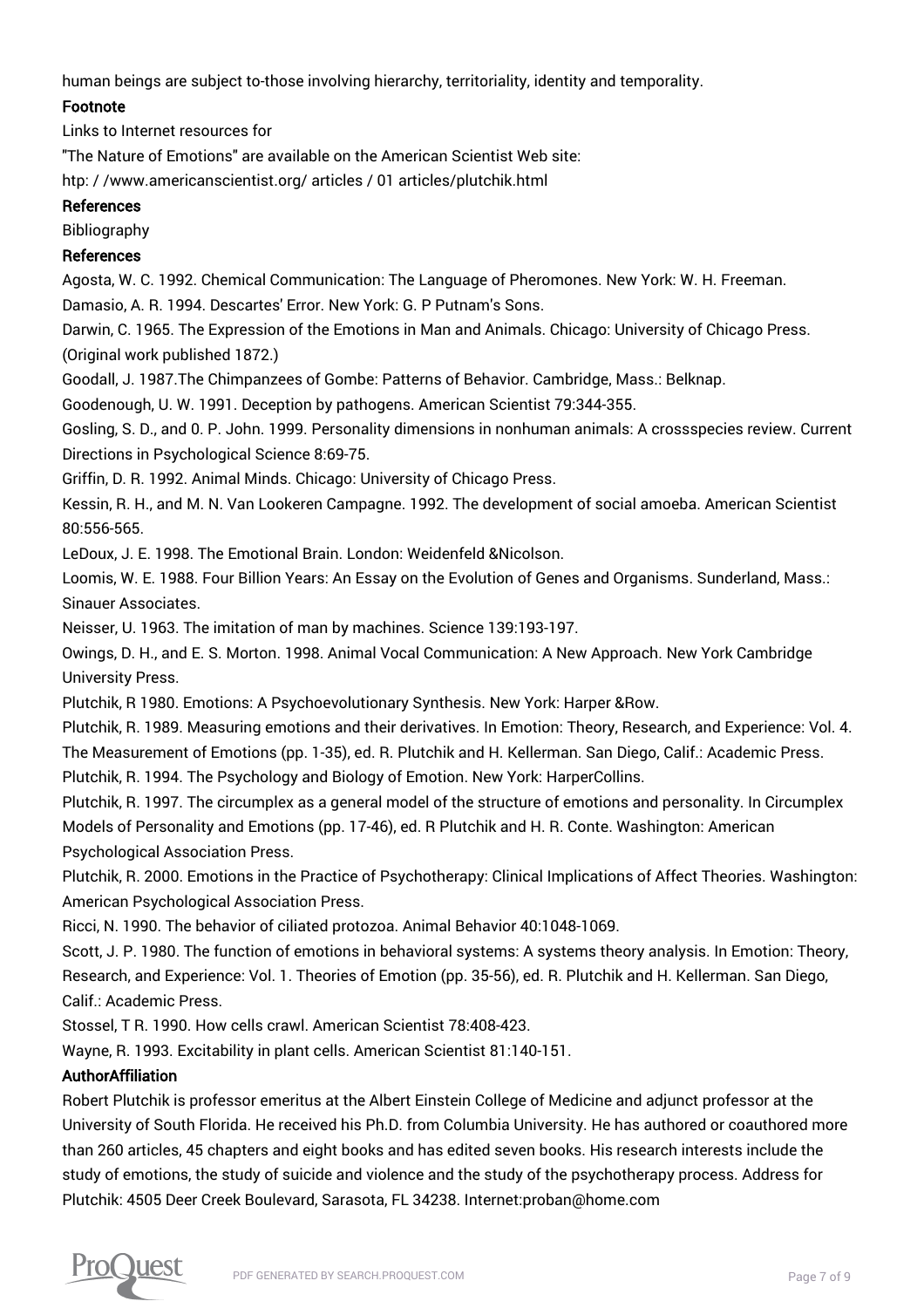# **DETAILS**

| Subject:                       | Emotions; Evolution; Psychology; Biology; Adaptation            |
|--------------------------------|-----------------------------------------------------------------|
| <b>Publication title:</b>      | American Scientist; Research Triangle Park                      |
| Volume:                        | 89                                                              |
| Issue:                         | $\pmb{4}$                                                       |
| Pages:                         | 344-350                                                         |
| <b>Number of pages:</b>        | $\overline{7}$                                                  |
| <b>Publication year:</b>       | 2001                                                            |
| <b>Publication date:</b>       | Jul/Aug 2001                                                    |
| <b>Publisher:</b>              | Sigma XI-The Scientific Research Society                        |
| Place of publication:          | <b>Research Triangle Park</b>                                   |
| <b>Country of publication:</b> | United States, Research Triangle Park                           |
| <b>Publication subject:</b>    | <b>Sciences: Comprehensive Works</b>                            |
| ISSN:                          | 00030996                                                        |
| <b>CODEN:</b>                  | AMSCAC                                                          |
| Source type:                   | <b>Scholarly Journals</b>                                       |
| Language of publication:       | English                                                         |
| Document type:                 | Feature                                                         |
| <b>ProQuest document ID:</b>   | 215262319                                                       |
| <b>Document URL:</b>           | https://search.proquest.com/docview/215262319?accountid=14750   |
| Copyright:                     | Copyright Sigma XI-The Scientific Research Society Jul/Aug 2001 |
| Last updated:                  | 2017-10-31                                                      |
| Database:                      | <b>Research Library</b>                                         |

# LINKS

 $\sim$ 

[Check SFX for Availability](https://usd-primo.hosted.exlibrisgroup.com/openurl/01SDBOR_USD/01SDBOR_USD_SP??url_ver=Z39.88-2004&rft_val_fmt=info:ofi/fmt:kev:mtx:journal&genre=article&sid=ProQ:ProQ:pqrl&atitle=The%20nature%20of%20emotions&title=American%20Scientist&issn=00030996&date=2001-07-01&volume=89&issue=4&spage=344&au=Plutchik,%20Robert&isbn=&jtitle=American%20Scientist&btitle=&rft_id=info:eric/&rft_id=info:doi/)